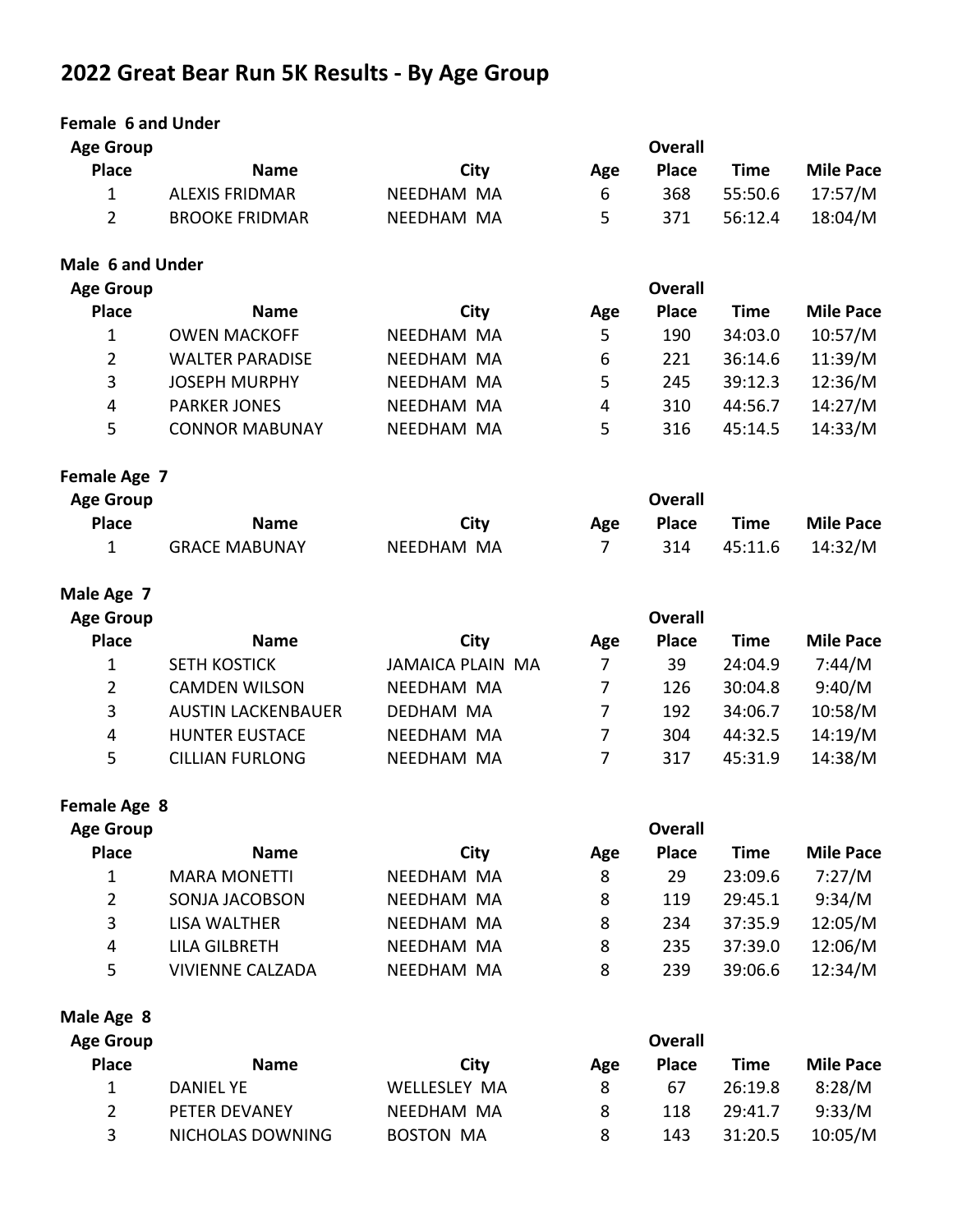| HUNTER TODD     | NFFDHAM MA |  | 199 34:36.2 11:08/M |  |
|-----------------|------------|--|---------------------|--|
| THEODORE KHARAS | NEEDHAM MA |  | 224 36:26.2 11:43/M |  |

# **Female Age 9**

|                        |            |     | <b>Overall</b> |         |                  |
|------------------------|------------|-----|----------------|---------|------------------|
| <b>Name</b>            | City       | Age | <b>Place</b>   | Time    | <b>Mile Pace</b> |
| <b>COLETTE BEASLEY</b> | DOVER MA   | 9   | 125            | 30:01.0 | 9:39/M           |
| ANJALI VAIDYA          | NEEDHAM MA | 9   | 273            | 40:43.1 | 13:06/M          |
| <b>TESS FARYNIARZ</b>  | NEEDHAM MA | 9   | 280            | 41:33.2 | 13:22/M          |
| <b>SHIRA ROBINSON</b>  | NFFDHAM MA | 9   | 286            | 42:29.2 | 13:40/M          |
| <b>KENDALL MAJORS</b>  | NEEDHAM MA | 9   | 288            | 42:35.3 | 13:42/M          |
|                        |            |     |                |         |                  |

# **Male Age 9**

| <b>Age Group</b>      | <b>Overall</b>            |                   |     |              |             |                  |  |
|-----------------------|---------------------------|-------------------|-----|--------------|-------------|------------------|--|
| <b>Place</b>          | <b>Name</b>               | City              | Age | <b>Place</b> | <b>Time</b> | <b>Mile Pace</b> |  |
| 1                     | <b>HENRY PARADISE</b>     | NEEDHAM MA        | 9   | 27           | 22:52.1     | 7:21/M           |  |
| $\mathbf{2}^{\prime}$ | <b>MAX CLONTZ</b>         | <b>SUDBURY MA</b> | 9   | 153          | 32:18.8     | 10:23/M          |  |
| 3                     | <b>LUCAS LACKENBAUER</b>  | <b>DEDHAM MA</b>  | 9   | 159          | 32:37.3     | 10:29/M          |  |
| 4                     | <b>PADRAIG MCCAFFERTY</b> | NEEDHAM MA        | 9   | 182          | 33:22.5     | 10:44/M          |  |
| 5.                    | <b>NATHAN ROY</b>         | NATICK MA         | 9   | 188          | 33:34.2     | 10:48/M          |  |

# **Female Age 10**

| <b>Age Group</b> | <b>Overall</b>            |                     |     |              |             |                  |  |  |
|------------------|---------------------------|---------------------|-----|--------------|-------------|------------------|--|--|
| <b>Place</b>     | <b>Name</b>               | City                | Age | <b>Place</b> | <b>Time</b> | <b>Mile Pace</b> |  |  |
| 1                | <b>AURORA YE</b>          | <b>WELLESLEY MA</b> | 10  | 70           | 26:34.6     | 8:33/M           |  |  |
| 2                | <b>SOPHIE WALTHER</b>     | NEEDHAM MA          | 10  | 139          | 30:54.5     | 9:56/M           |  |  |
| 3                | <b>CLARA TASHIE</b>       | NEEDHAM MA          | 10  | 247          | 39:26.0     | 12:41/M          |  |  |
| 4                | <b>BREE SLAWSBY</b>       | NEEDHAM MA          | 10  | 284          | 42:15.4     | 13:35/M          |  |  |
| 5                | <b>GRACE MCDONNELL</b>    | <b>NEEDHAM MA</b>   | 10  |              | 45:00       |                  |  |  |
| 5                | <b>MARIAM FITZPATRICK</b> | <b>WRENTHAM MA</b>  | 10  | 337          | 47:19.7     | 15:13/M          |  |  |

# **Male Age 10**

| <b>Age Group</b> |                        |                     |     |              |         |                  |
|------------------|------------------------|---------------------|-----|--------------|---------|------------------|
| <b>Place</b>     | <b>Name</b>            | City                | Age | <b>Place</b> | Time    | <b>Mile Pace</b> |
|                  | <b>ROBERT BOOKSTON</b> | NEEDHAM MA          | 10  | 53           | 25:27.4 | 8:11/M           |
| $\overline{2}$   | <b>NATHAN WALKER</b>   | NEEDHAM MA          | 10  | 130          | 30:16.1 | 9:44/M           |
| 3                | <b>JAKE LABRIE</b>     | NATICK MA           | 10  | 164          | 32:49.0 | 10:33/M          |
| 4                | <b>ELLIS PRIVERT</b>   | <b>DEDHAM MA</b>    | 10  | 264          | 40:31.1 | 13:02/M          |
| 5.               | <b>BENJAMIN RYU</b>    | <b>WELLESLEY MA</b> | 10  | 301          | 44:09.9 | 14:12/M          |

Female Age 11

| <b>Age Group</b> | <b>Overall</b>            |                  |     |              |         |                  |  |  |
|------------------|---------------------------|------------------|-----|--------------|---------|------------------|--|--|
| <b>Place</b>     | <b>Name</b>               | City             | Age | <b>Place</b> | Time    | <b>Mile Pace</b> |  |  |
|                  | EVA SCHARF                | NEEDHAM MA       | 11  | 65           | 26:05.5 | 8:23/M           |  |  |
| 2                | <b>JESSICA DEMOSTHENE</b> | MATTAPAN MA      | 11  | 169          | 32:56.7 | 10:35/M          |  |  |
| 3                | <b>TEAFILIA WALTON</b>    | WELLESLEY MA     | 11  | 172          | 33:03.7 | 10:38/M          |  |  |
| 4                | <b>JOSIE KAO</b>          | <b>NEWTON MA</b> | 11  | 230          | 36:55.0 | 11:52/M          |  |  |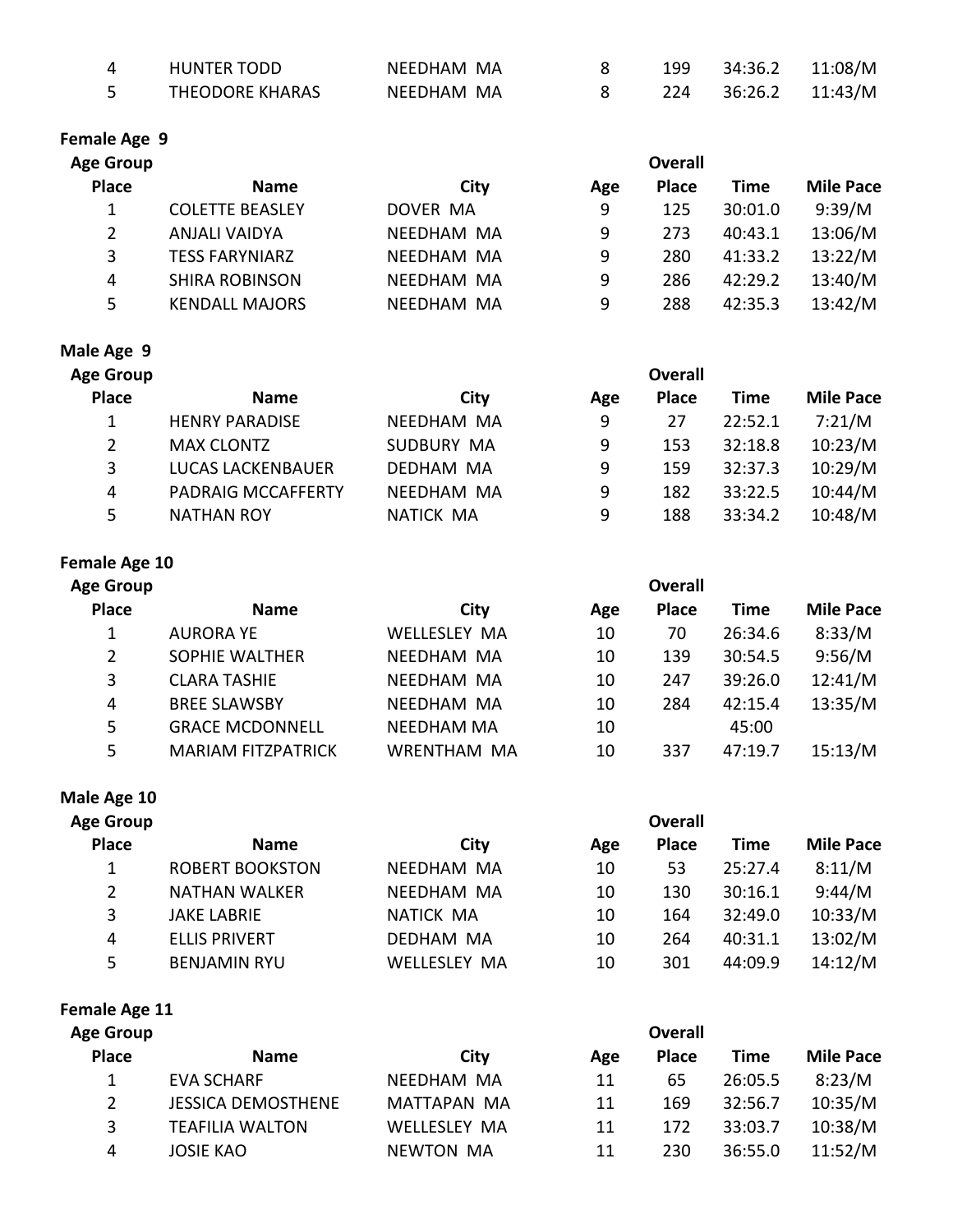**Overall** 

# **Male Age 11**

| Age Group    | <b>Overall</b>          |                     |     |              |             |                  |  |
|--------------|-------------------------|---------------------|-----|--------------|-------------|------------------|--|
| <b>Place</b> | <b>Name</b>             | City                | Age | <b>Place</b> | <b>Time</b> | <b>Mile Pace</b> |  |
|              | <b>CAMERON CUDDIHY</b>  | NATICK MA           | 11  | 54           | 25:33.4     | 8:13/M           |  |
|              | <b>CHRIS KAO</b>        | <b>NEWTON MA</b>    | 11  | 231          | 36:56.9     | 11:53/M          |  |
| 3            | <b>THEODORE CALZADA</b> | NFFDHAM MA          | 11  | 241          | 39:07.5     | 12:35/M          |  |
| 4            | <b>NICHOLAS SONG</b>    | <b>WELLESLEY MA</b> | 11  | 256          | 40:08.8     | 12:54/M          |  |
| 5            | <b>WILLIAM SUNDBERG</b> | NEEDHAM MA          | 11  | 325          | 46:05.4     | 14:49/M          |  |

# **Female Age 12**

**Age Group** 

| ge Group       | <b>Overall</b>           |                  |     |              |             |                  |  |
|----------------|--------------------------|------------------|-----|--------------|-------------|------------------|--|
| <b>Place</b>   | <b>Name</b>              | City             | Age | <b>Place</b> | <b>Time</b> | <b>Mile Pace</b> |  |
| 1              | <b>MADELYN MCKENNEY</b>  | NEEDHAM MA       | 12  | 84           | 27:23.8     | 8:48/M           |  |
| $\overline{2}$ | <b>ANIA SAROSIEK</b>     | CHESTNUT HILL MA | 12  | 250          | 39:32.2     | 12:43/M          |  |
| 3              | <b>EMMY YANG</b>         | NEEDHAM MA       | 12  | 262          | 40:30.1     | 13:01/M          |  |
| 4              | <b>QUINN FARYNIARZ</b>   | NEEDHAM MA       | 12  | 279          | 41:12.8     | 13:15/M          |  |
| 5              | <b>LILLIAN PERREAULT</b> | NEEDHAM MA       | 12  | 313          | 45:08.0     | 14:31/M          |  |

### **Male Age 12**

**Age Group** 

| <b>Place</b> | <b>Name</b>             | City             | Age | <b>Place</b> | Time    | <b>Mile Pace</b> |
|--------------|-------------------------|------------------|-----|--------------|---------|------------------|
| 1            | <b>GRANT BEASLEY</b>    | DOVER MA         | 12  | 22           | 21:30.7 | 6:55/M           |
| 2            | <b>JACK MCDONNELL</b>   | NEEDHAM MA       | 12  |              | 22:00.0 | 6:28/M           |
| 3            | <b>LANDON MORAHAN</b>   | NEEDHAM MA       | 12  | 108          | 28:51.8 | 9:17/M           |
| 4            | <b>JACOB APPELSTEIN</b> | ASHLAND MA       | 12  | 135          | 30:35.2 | 9:50/M           |
| 5            | <b>REECE BIEGELSEN</b>  | <b>NEEDHAM</b>   | 12  | 156          | 32:35.1 | 10:29/M          |
| 6            | <b>JULIAN O'HAGAN</b>   | CHESTNUT HILL MA | 12  | 170          | 32:56.7 | 10:35/M          |

#### **Female 13 to 14**

| Age Group    |                        | <b>Overall</b>    |     |              |             |                  |  |
|--------------|------------------------|-------------------|-----|--------------|-------------|------------------|--|
| <b>Place</b> | <b>Name</b>            | City              | Age | <b>Place</b> | <b>Time</b> | <b>Mile Pace</b> |  |
|              | <b>GRETA HAMMER</b>    | NEEDHAM MA        | 14  | 13           | 20:22.3     | 6:33/M           |  |
| $\mathbf{2}$ | <b>DELIA RAUCH</b>     | <b>NEEDHAM MA</b> | 14  | 34           | 23:23.0     | 7:31/M           |  |
| 3            | <b>PAIGE SPOONER</b>   | STURBRIDGE MA     | 14  | 58           | 25:45.9     | 8:17/M           |  |
| 4            | <b>MARISA WILLIAMS</b> | NEEDHAM MA        | 13  | 96           | 28:05.0     | 9:02/M           |  |
| 5            | <b>KATIE BURNS</b>     | NEEDHAM MA        | 14  | 162          | 32:42.5     | 10:31/M          |  |

**Male 13 to 14**

| <b>Age Group</b>      |                           | <b>Overall</b>        |     |              |         |                  |  |  |
|-----------------------|---------------------------|-----------------------|-----|--------------|---------|------------------|--|--|
| <b>Place</b>          | <b>Name</b>               | City                  | Age | <b>Place</b> | Time    | <b>Mile Pace</b> |  |  |
|                       | <b>JOSEPH BONAVOLONTA</b> | <b>BABSON PARK MA</b> | 14  | 24           | 22:44.1 | 7:19/M           |  |  |
| $\mathbf{2}^{\prime}$ | <b>WILL MAGIT</b>         | NATICK MA             | 13  | 207          | 34:54.8 | 11:13/M          |  |  |
| 3                     | <b>DANIEL KALEBA</b>      | NEEDHAM MA            | 13  | 215          | 35:36.9 | 11:27/M          |  |  |
| 4                     | <b>JUDE KALEBA</b>        | NEEDHAM MA            | 13  | 260          | 40:18.7 | 12:57/M          |  |  |
| 5                     | <b>BEN MICHALMAN</b>      | <b>NEWTON</b><br>MA   | 13  | 307          | 44:43.0 | 14:23/M          |  |  |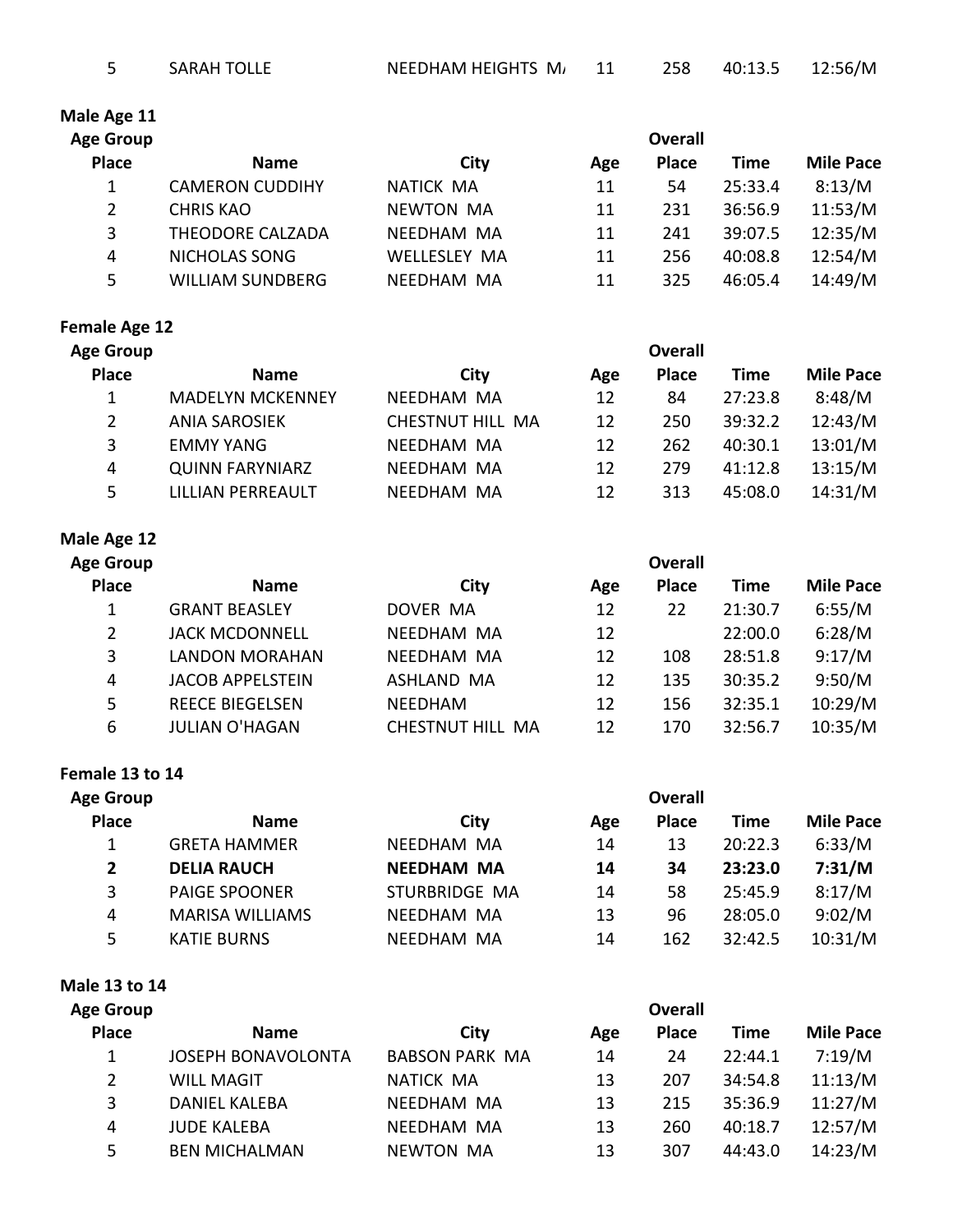| Female 15 to 19      |                          |                   |     |                |             |                  |
|----------------------|--------------------------|-------------------|-----|----------------|-------------|------------------|
| <b>Age Group</b>     |                          |                   |     | <b>Overall</b> |             |                  |
| <b>Place</b>         | <b>Name</b>              | <b>City</b>       | Age | <b>Place</b>   | <b>Time</b> | <b>Mile Pace</b> |
| $\mathbf{1}$         | <b>TAYLOR PARTRIDGE</b>  | NEEDHAM MA        | 15  | 23             | 22:41.2     | 7:18/M           |
| $\overline{2}$       | <b>MIRANDA CARRILLO</b>  | NEEDHAM MA        | 17  | 205            | 34:48.0     | 11:11/M          |
| 3                    | <b>ANNA LAWSON</b>       | CHESTNUT HILL MA  | 15  | 267            | 40:33.7     | 13:02/M          |
| 4                    | <b>CLARA EDVIK</b>       | <b>NEEDHAM</b>    | 19  |                | 45:00       |                  |
| Male 15 to 19        |                          |                   |     |                |             |                  |
| <b>Age Group</b>     |                          |                   |     | <b>Overall</b> |             |                  |
| <b>Place</b>         | <b>Name</b>              | City              | Age | <b>Place</b>   | <b>Time</b> | <b>Mile Pace</b> |
| 1                    | <b>SAM VILLA</b>         | NEEDHAM MA        | 16  | 6              | 19:14.6     | 6:11/M           |
| $\overline{2}$       | <b>ROGER BLAKE</b>       | NEEDHAM MA        | 17  | 8              | 20:04.2     | 6:27/M           |
| 3                    | <b>AIDAN RAILTON</b>     | NEEDHAM MA        | 16  | 15             | 20:26.6     | 6:34/M           |
| 4                    | NICHOLAS GEORGE          | NEEDHAM MA        | 18  | 20             | 21:21.1     | 6:52/M           |
| 5                    | <b>JAKE DEVRIES</b>      | NEEDHAM MA        | 15  | 62             | 25:56.9     | 8:20/M           |
| Female 20 to 24      |                          |                   |     |                |             |                  |
| <b>Age Group</b>     |                          |                   |     | <b>Overall</b> |             |                  |
| <b>Place</b>         | <b>Name</b>              | City              | Age | <b>Place</b>   | <b>Time</b> | <b>Mile Pace</b> |
| 1                    | <b>MADELINE MOLLERUS</b> | NEEDHAM MA        | 21  | 229            | 36:54.8     | 11:52/M          |
| $\overline{2}$       | <b>ENRICA LIESE</b>      | NEEDHAM MA        | 20  | 248            | 39:29.1     | 12:42/M          |
| 3                    | <b>KELLY CAPPITELLA</b>  | DEDHAM MA         | 23  | 333            | 46:29.6     | 14:57/M          |
| Female 25 to 29      |                          |                   |     |                |             |                  |
| <b>Age Group</b>     |                          |                   |     | <b>Overall</b> |             |                  |
| <b>Place</b>         | <b>Name</b>              | City              | Age | <b>Place</b>   | <b>Time</b> | <b>Mile Pace</b> |
| 1                    | <b>ALISON COHEN</b>      | CHICAGO IL        | 28  | 100            | 28:20.7     | 9:07/M           |
| $\overline{2}$       | <b>MARISSA COOPER</b>    | NORTHBRIDGE MA    | 27  | 197            | 34:24.4     | 11:04/M          |
| 3                    | <b>CORAL FREEMAN</b>     | <b>NEWTON MA</b>  | 28  | 208            | 34:58.2     | 11:15/M          |
| 4                    | YOLANDA O'NEILL          | <b>TAUNTON MA</b> | 28  | 364            | 55:28.9     | 17:50/M          |
| <b>Male 25 to 29</b> |                          |                   |     |                |             |                  |
| <b>Age Group</b>     |                          |                   |     | <b>Overall</b> |             |                  |
| <b>Place</b>         | <b>Name</b>              | City              | Age | <b>Place</b>   | <b>Time</b> | <b>Mile Pace</b> |
| 1                    | <b>DAVID COHEN</b>       | <b>CHICAGO IL</b> | 28  | 101            | 28:20.8     | 9:07/M           |
| 2                    | <b>RAHEEM HOSEIN</b>     | <b>QUINCY MA</b>  | 26  | 216            | 35:45.8     | 11:30/M          |
| Female 30 to 34      |                          |                   |     |                |             |                  |
| <b>Age Group</b>     |                          |                   |     | <b>Overall</b> |             |                  |
| <b>Place</b>         | <b>Name</b>              | City              | Age | <b>Place</b>   | <b>Time</b> | <b>Mile Pace</b> |
| 1                    | <b>BRIDGET HAGEN</b>     | WESTWOOD MA       | 31  | 99             | 28:19.7     | 9:06/M           |
| <b>Male 30 to 34</b> |                          |                   |     |                |             |                  |
| <b>Age Group</b>     |                          |                   |     | <b>Overall</b> |             |                  |
| <b>Place</b>         | <b>Name</b>              | <b>City</b>       | Age | <b>Place</b>   | <b>Time</b> | <b>Mile Pace</b> |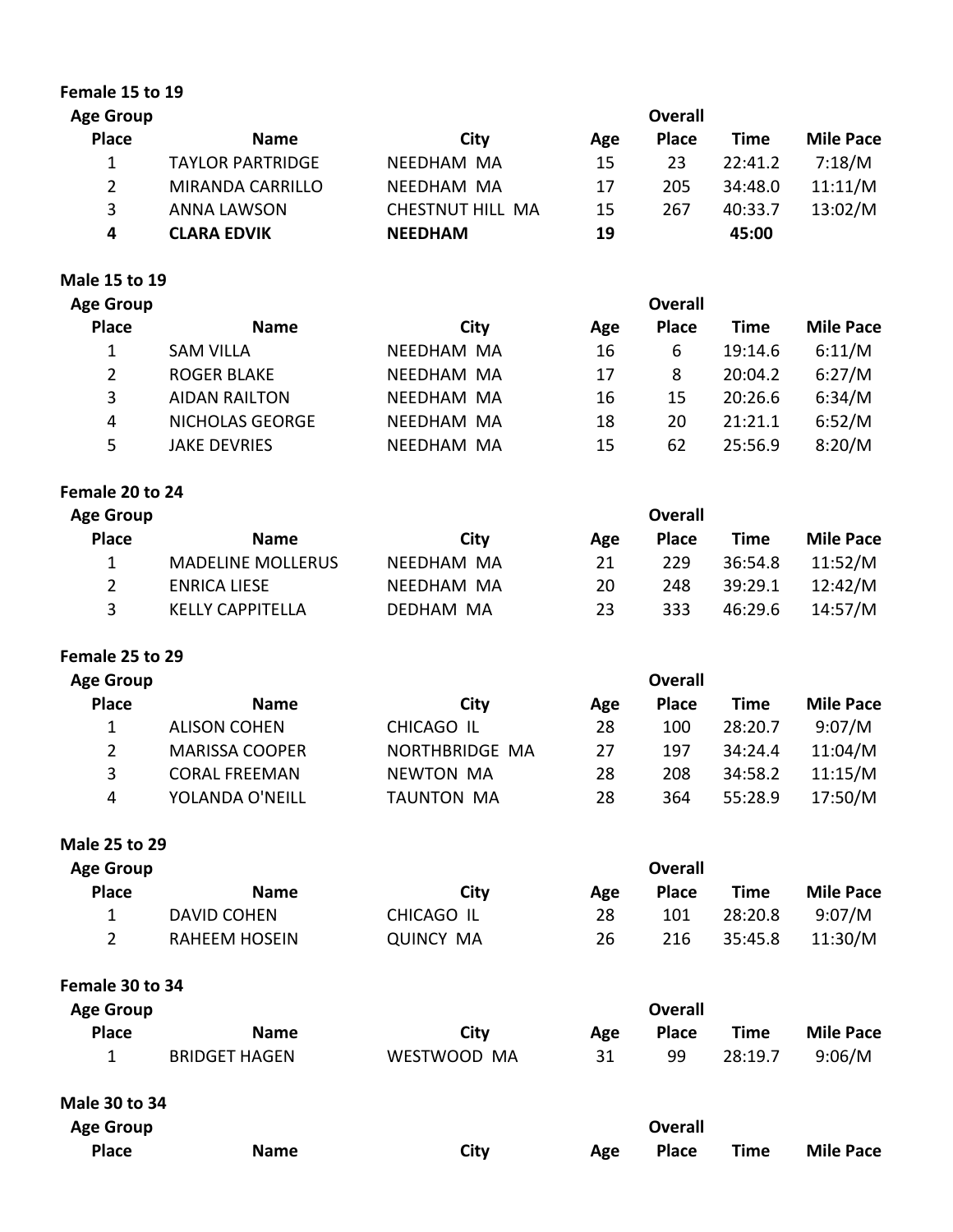| <b>CASEY ROCHE</b>   | NEEDHAM MA       | 33 |     | 17:38.0 | 5:40/M  |
|----------------------|------------------|----|-----|---------|---------|
| <b>BRIAN ABBETT</b>  | NFFDHAM MA       | 34 | 16  | 20:28.4 | 6:35/M  |
| <b>RYAN QUILTY</b>   | <b>BOSTON MA</b> | 32 | 167 | 32:54.6 | 10:35/M |
| <b>HOANG NGUYEN</b>  | NORTH RIDGE MA   | 32 | 198 | 34:25.9 | 11:04/M |
| <b>HASAN SAMROUT</b> | MANSFIELD MA     | 33 | 380 | 10:13.5 | 22:35/M |
|                      |                  |    |     |         |         |

# **Female 35 to 39**

| <b>Age Group</b>      |                       |                    |     |              |         |                  |
|-----------------------|-----------------------|--------------------|-----|--------------|---------|------------------|
| <b>Place</b>          | <b>Name</b>           | City               | Age | <b>Place</b> | Time    | <b>Mile Pace</b> |
|                       | <b>SHANA FRANK</b>    | <b>WESTON MA</b>   | 37  | 17           | 20:39.5 | 6:38/M           |
| $\mathbf{2}^{\prime}$ | <b>SARAH SOLTAU</b>   | NEEDHAM MA         | 36  | 33           | 23:19.9 | 7:30/M           |
| 3                     | <b>EMILY HANSON</b>   | <b>BRIGHTON MA</b> | 38  | 36           | 23:50.4 | 7:40/M           |
| 4                     | AMANDA MAGGS          | NEEDHAM MA         | 37  | 57           | 25:45.8 | 8:17/M           |
| 5                     | <b>ALISA IANTOSCA</b> | NEEDHAM MA         | 37  | 79           | 26:53.5 | 8:39/M           |
|                       |                       |                    |     |              |         |                  |

# **Male 35 to 39**

| <b>Age Group</b>      | <b>Overall</b>          |                        |     |              |         |                  |  |  |
|-----------------------|-------------------------|------------------------|-----|--------------|---------|------------------|--|--|
| <b>Place</b>          | <b>Name</b>             | City                   | Age | <b>Place</b> | Time    | <b>Mile Pace</b> |  |  |
|                       | <b>ERIC SOFEN</b>       | <b>WELLESLEY MA</b>    | 36  | 3            | 18:03.9 | 5:48/M           |  |  |
| $\mathbf{2}^{\prime}$ | <b>DYLAN STEVENS</b>    | <b>WEST ROXBURY MA</b> | 36  | 5            | 18:42.0 | 6:01/M           |  |  |
| 3                     | <b>DENIS MCELLIGOTT</b> | <b>BOSTON MA</b>       | 37  | 31           | 23:13.6 | 7:28/M           |  |  |
| 4                     | <b>SEAN WILDER</b>      | NEEDHAM MA             | 38  | 41           | 24:08.2 | 7:46/M           |  |  |
| 5                     | <b>GABRIEL BURT</b>     | DOVER MA               | 38  | 44           | 24:33.8 | 7:54/M           |  |  |
|                       |                         |                        |     |              |         |                  |  |  |

#### Female 40 to 44

| <b>Age Group</b> | <b>Overall</b>                      |            |     |              |             |                  |
|------------------|-------------------------------------|------------|-----|--------------|-------------|------------------|
| <b>Place</b>     | <b>Name</b>                         | City       | Age | <b>Place</b> | <b>Time</b> | <b>Mile Pace</b> |
| 1                | <b>KATIE MCDONNELL</b>              | NEEDHAM MA | 43  |              | 23:15       |                  |
| 2                | YULIYA SCHARF                       | NEEDHAM MA | 43  | 93           | 27:41.5     | 8:54/M           |
| 3                | <b>MAUREEN VILLADELGADO</b>         | NEEDHAM MA | 41  | 94           | 27:50.0     | 8:57/M           |
| 4                | SARAH-ELIZABETH CLOUTIEF NEEDHAM MA |            | 42  | 104          | 28:38.7     | 9:12/M           |
| 5                | <b>ELEANOR BEASLEY</b>              | DOVER MA   | 40  | 120          | 29:48.2     | 9:35/M           |
| 6                | <b>CARON JACOBSON</b>               | NFFDHAM MA | 44  | 134          | 30:29.8     | 9:48/M           |

#### **Male 40 to 44**

| <b>Age Group</b> |                           |                   |     | <b>Overall</b> |             |                  |
|------------------|---------------------------|-------------------|-----|----------------|-------------|------------------|
| <b>Place</b>     | <b>Name</b>               | City              | Age | <b>Place</b>   | <b>Time</b> | <b>Mile Pace</b> |
| 1                | <b>MARC NORMANDIN</b>     | <b>CANTON MA</b>  | 40  | 10             | 20:07.7     | 6:28/M           |
| 2                | <b>JEFF GILBRETH</b>      | NEEDHAM MA        | 44  | 21             | 21:29.2     | 6:54/M           |
| 3                | <b>LUKE TASHIE</b>        | NEEDHAM MA        | 41  | 30             | 23:09.9     | 7:27/M           |
| 4                | <b>CHRISTIAN IANTOSCA</b> | NEEDHAM MA        | 43  | 32             | 23:19.3     | 7:30/M           |
| 5                | <b>RYAN HART</b>          | DEDHAM MA         | 41  | 43             | 24:27.1     | 7:52/M           |
| 6                | <b>JACK MCDONNELL</b>     | <b>NEEDHAM MA</b> | 42  |                | 35:07.0     |                  |
| Female 45 to 49  |                           |                   |     |                |             |                  |
| <b>Age Group</b> |                           |                   |     | <b>Overall</b> |             |                  |

| $1.52$ and $4.75$ |             |      | ------ |  |  |                      |  |
|-------------------|-------------|------|--------|--|--|----------------------|--|
| <b>Place</b>      | <b>Name</b> | City | Age    |  |  | Place Time Mile Pace |  |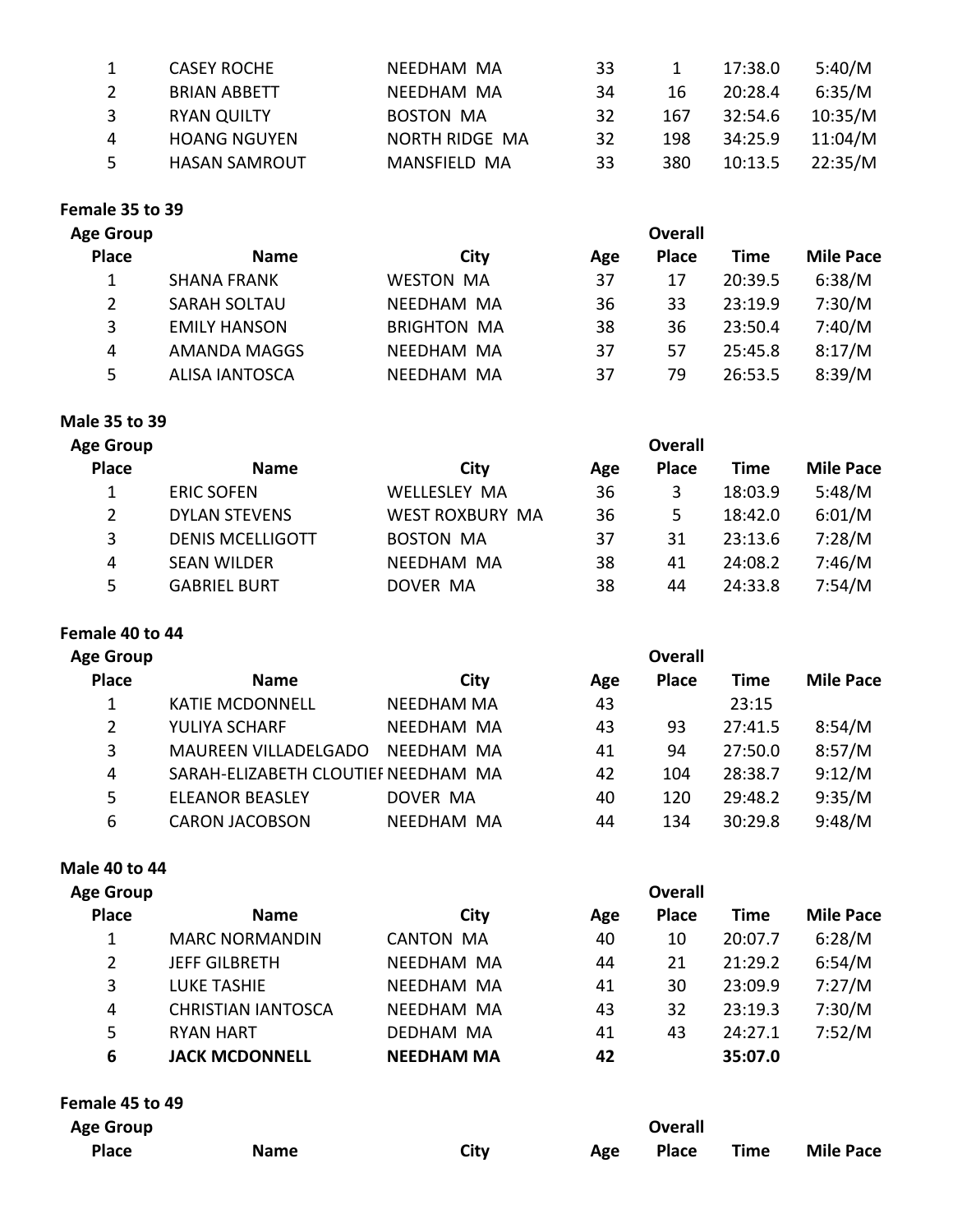|   | LINDA SPOONER         | STURBRIDGE MA | 47 |    | 19:40.4 | 6:19/M |
|---|-----------------------|---------------|----|----|---------|--------|
|   | <b>LYNN BURNS</b>     | NEEDHAM MA    | 48 | 28 | 23:06.7 | 7:26/M |
| २ | TFRA FFLDMAN          | NFFDHAM MA    | 46 | 35 | 23:46.9 | 7:39/M |
| 4 | <b>GAIL PERREAULT</b> | NFFDHAM MA    | 48 | 37 | 23:50.9 | 7:40/M |
| 5 | KATHERINE CALZADA     | NFFDHAM MA    | 46 | 74 | 26:49.3 | 8:37/M |

# **Male 45 to 49**

| <b>Age Group</b>      |                        |            | <b>Overall</b> |              |         |                  |  |
|-----------------------|------------------------|------------|----------------|--------------|---------|------------------|--|
| <b>Place</b>          | <b>Name</b>            | City       | Age            | <b>Place</b> | Time    | <b>Mile Pace</b> |  |
|                       | <b>HARRY STANTS</b>    | NEEDHAM MA | 49             |              | 17:47.3 | 5:43/M           |  |
| $\mathbf{2}^{\prime}$ | <b>PAT CALLAHAN</b>    | NEEDHAM MA | 49             | 4            | 18:28.0 | 5:56/M           |  |
| 3                     | <b>STEPHEN FRAIL</b>   | NEEDHAM MA | 49             | 19           | 21:15.5 | 6:50/M           |  |
| 4                     | <b>JAY CLEVENGER</b>   | NEEDHAM MA | 46             | 25           | 22:47.4 | 7:20/M           |  |
| 5                     | <b>JONATHAN JEWELL</b> | NEEDHAM MA | 47             | 26           | 22:49.5 | 7:20/M           |  |

# **Female 50 to 54**

| <b>Overall</b>         |                  |     |              |             |                  |  |  |
|------------------------|------------------|-----|--------------|-------------|------------------|--|--|
| <b>Name</b>            | City             | Age | <b>Place</b> | <b>Time</b> | <b>Mile Pace</b> |  |  |
| <b>LISA BURGESS</b>    | FRAMINGHAM MA    | 53  | 102          | 28:27.9     | 9:09/M           |  |  |
| <b>MELISSA SQUIRE</b>  | <b>NEWTON MA</b> | 52  | 128          | 30:09.7     | 9:42/M           |  |  |
| <b>CHRISTINE BOOTH</b> | <b>QUINCY MA</b> | 50  | 131          | 30:21.1     | 9:46/M           |  |  |
| LORIANNE PANNOZZO      | NEEDHAM MA       | 51  | 145          | 31:25.1     | 10:06/M          |  |  |
| <b>SHERRI MEEK</b>     | NEEDHAM MA       | 50  | 158          | 32:36.8     | 10:29/M          |  |  |
|                        |                  |     |              |             |                  |  |  |

# **Male 50 to 54**

| Age Group    |                       | <b>Overall</b>   |     |              |             |                  |  |
|--------------|-----------------------|------------------|-----|--------------|-------------|------------------|--|
| <b>Place</b> | <b>Name</b>           | City             | Age | <b>Place</b> | <b>Time</b> | <b>Mile Pace</b> |  |
|              | <b>RICH PARTRIDGE</b> | NEEDHAM MA       | 53  | 11           | 20:16.4     | 6:31/M           |  |
| 2            | <b>MICHAEL NORTON</b> | EAST FALMOUTH MA | 52  | 18           | 21:09.5     | 6:48/M           |  |
| 3            | MIKE SCHAFFSTEIN      | NFFDHAM MA       | 51  | 42           | 24:14.8     | 7:48/M           |  |
| 4            | <b>TOM MOLLERUS</b>   | NEEDHAM MA       | 51  | 47           | 24:44.3     | 7:57/M           |  |
| 5.           | <b>DALLAN MURRAY</b>  | NEEDHAM MA       | 52  | 66           | 26:09.7     | 8:25/M           |  |
|              |                       |                  |     |              |             |                  |  |

### **Female 55 to 59**

| <b>Age Group</b> |                           | <b>Overall</b>    |     |              |             |                  |  |  |
|------------------|---------------------------|-------------------|-----|--------------|-------------|------------------|--|--|
| <b>Place</b>     | <b>Name</b>               | City              | Age | <b>Place</b> | <b>Time</b> | <b>Mile Pace</b> |  |  |
|                  | <b>MEGAN KERR</b>         | NEEDHAM MA        | 55  | 60           | 25:48.3     | 8:18/M           |  |  |
| $\overline{2}$   | <b>TEE STOCK</b>          | <b>NEEDHAM MA</b> | 57  | 71           | 26:35.9     | 8:33/M           |  |  |
| 3                | <b>CHRISTINA GAUGHRAN</b> | DEDHAM MA         | 58  | 88           | 27:34.9     | 8:52/M           |  |  |
| 4                | <b>SUSIN CARLSON</b>      | FRAMINGHAM MA     | 55  | 105          | 28:42.1     | 9:14/M           |  |  |
| 5                | <b>KRISTINE CAVICCHI</b>  | ASHLAND MA        | 56  | 144          | 31:23.6     | 10:05/M          |  |  |
| 6                | <b>MAUREEN HENZEL</b>     | <b>MENDON MA</b>  | 56  | 282          | 41:45.5     | 13:25/M          |  |  |

### **Male 55 to 59**

| <b>Age Group</b> |             |            | Overall |              |         |                  |  |  |  |
|------------------|-------------|------------|---------|--------------|---------|------------------|--|--|--|
| <b>Place</b>     | <b>Name</b> | City       | Age     | <b>Place</b> | Time    | <b>Mile Pace</b> |  |  |  |
|                  | ED ANDERSON | NEEDHAM MA | 59      |              | 20:20.2 | 6:32/M           |  |  |  |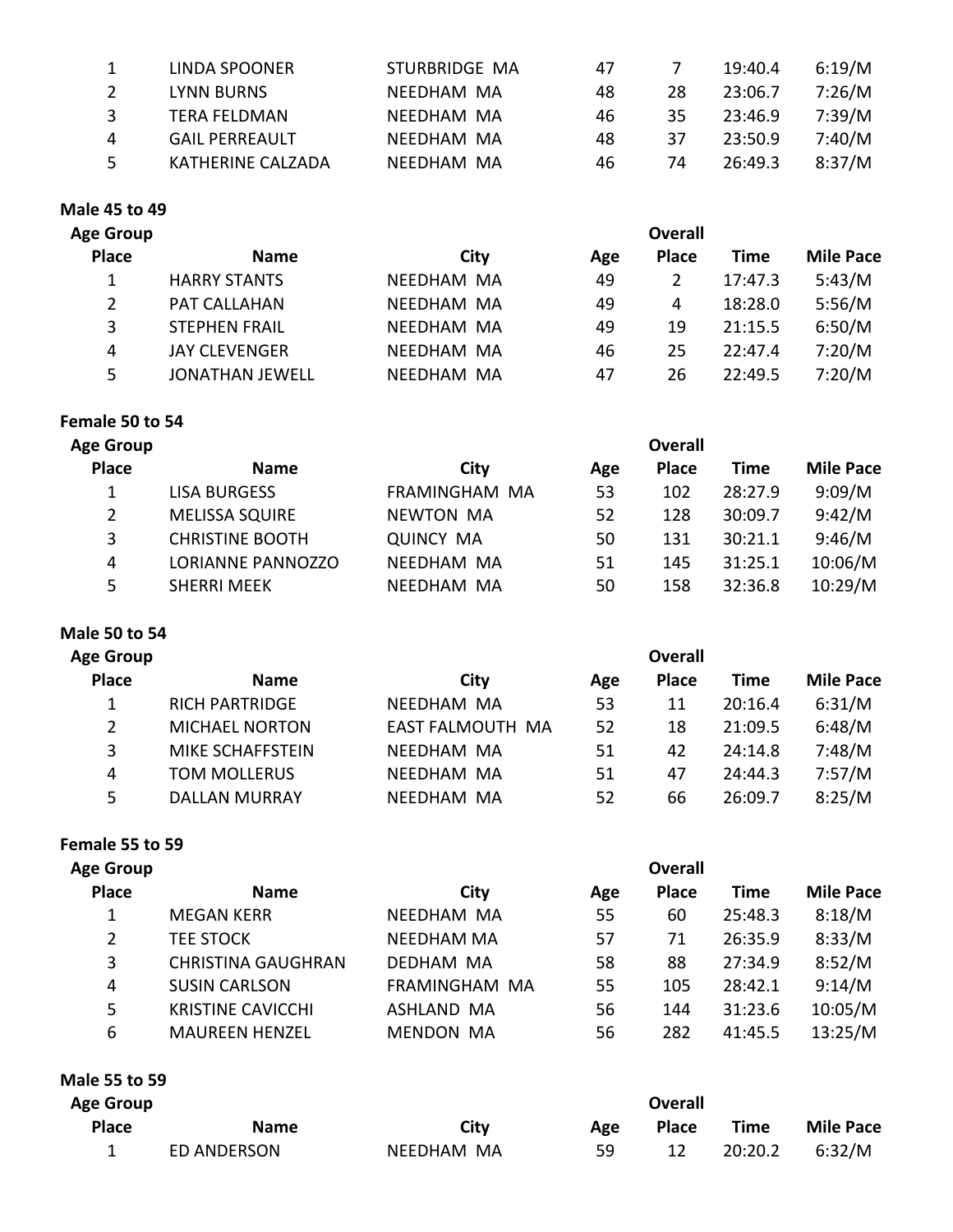| 2    | PETER HAMMER         | NEEDHAM MA   | 55. | 14   | 20:22.5        | 6:33/M |
|------|----------------------|--------------|-----|------|----------------|--------|
| 3.   | JEFF KELLEHER        | DEDHAM MA    | 56. | 46 — | 24:38.9 7:55/M |        |
| 4    | <b>GLENN MEISTER</b> | WELLESLEY MA | 59  | 49.  | 25:01.5        | 8:03/M |
| $-5$ | LUIS DIAZ            | NFFDHAM MA   | 57  | 50   | 25:09.4        | 8:05/M |

#### **Female 60 to 64**

| <b>Age Group</b> |                        |                  | <b>Overall</b> |              |         |                  |
|------------------|------------------------|------------------|----------------|--------------|---------|------------------|
| <b>Place</b>     | <b>Name</b>            | City             | Age            | <b>Place</b> | Time    | <b>Mile Pace</b> |
|                  | LORENA PISANO          | DEDHAM MA        | 61             | 132          | 30:22.4 | 9:46/M           |
| $2^{\circ}$      | <b>KELLY HARTMANN</b>  | CHESTNUT HILL MA | 61             | 194          | 34:13.5 | 11:00/M          |
| 3                | <b>JULIE DESCHENES</b> | <b>QUINCY MA</b> | 63             | 277          | 41:02.5 | 13:12/M          |
| 4                | <b>ELENA SIERRA</b>    | DEDHAM MA        | 63             | 362          | 54:00.0 | 17:22/M          |

#### **Male 60 to 64**

| <b>Age Group</b> | <b>Overall</b>          |                     |     |              |         |                  |  |
|------------------|-------------------------|---------------------|-----|--------------|---------|------------------|--|
| <b>Place</b>     | <b>Name</b>             | City                | Age | <b>Place</b> | Time    | <b>Mile Pace</b> |  |
|                  | <b>JOE ROONEY</b>       | PLYMOUTH MA         | 60  | 151          | 32:11.3 | 10:21/M          |  |
| $\overline{2}$   | <b>ERIC SAINT-AMOUR</b> | DEDHAM MA           | 61  | 152          | 32:14.1 | 10:22/M          |  |
| 3                | <b>TOM GORMAN</b>       | DEDHAM MA           | 62  | 163          | 32:42.9 | 10:31/M          |  |
| 4                | <b>RICHARD SAVAGE</b>   | NEEDHAM MA          | 60  | 178          | 33:14.7 | 10:41/M          |  |
| 5.               | <b>ARNIE POLLINGER</b>  | <b>HOLLISTON MA</b> | 63  | 211          | 35:22.8 | 11:22/M          |  |

### **Female 65 to 69**

| <b>Age Group</b> |                       | Overall             |     |              |         |                  |  |  |
|------------------|-----------------------|---------------------|-----|--------------|---------|------------------|--|--|
| <b>Place</b>     | <b>Name</b>           | City                | Age | <b>Place</b> | Time    | <b>Mile Pace</b> |  |  |
|                  | <b>CULLENE MURPHY</b> | <b>BROOKLINE MA</b> | 68  | 147          | 31:37.9 | 10:10/M          |  |  |
|                  | PATRICIA ESPOSITO     | REVERE MA           | 65  | 358          | 50:41.1 | 16:18/M          |  |  |

#### **Male 65 to 69**

| <b>Age Group</b> | <b>Overall</b>        |                     |     |              |         |                  |  |
|------------------|-----------------------|---------------------|-----|--------------|---------|------------------|--|
| <b>Place</b>     | <b>Name</b>           | City                | Age | <b>Place</b> | Time    | <b>Mile Pace</b> |  |
| 1                | PETER ONEIL           | NEEDHAM MA          | 65  | 61           | 25:52.2 | 8:19/M           |  |
| $\overline{2}$   | <b>RICK CLEARY</b>    | <b>WELLESLEY MA</b> | 65  | 63           | 26:00.9 | 8:22/M           |  |
| 3                | <b>KEVIN MAWE</b>     | DEDHAM MA           | 67  | 127          | 30:05.9 | 9:40/M           |  |
| 4                | <b>JOHN LEETH</b>     | NEEDHAM MA          | 68  | 149          | 31:53.9 | 10:15/M          |  |
| 5                | <b>MICHAEL BUTLER</b> | DEDHAM MA           | 68  | 185          | 33:28.1 | 10:46/M          |  |

#### Female 70 to 74

| <b>Age Group</b> |             |                 | <b>Overall</b> |              |         |                  |  |
|------------------|-------------|-----------------|----------------|--------------|---------|------------------|--|
| <b>Place</b>     | <b>Name</b> | City            | Age            | <b>Place</b> | Time    | <b>Mile Pace</b> |  |
|                  | KAREN AHERN | WEST ROXBURY MA | 73.            | 349          | 49:12.8 | 15:49/M          |  |

**Male 70 to 74**

| <b>Age Group</b> |                      |                | Overall |              |         |                  |
|------------------|----------------------|----------------|---------|--------------|---------|------------------|
| <b>Place</b>     | <b>Name</b>          | City           | Age     | <b>Place</b> | Time    | <b>Mile Pace</b> |
|                  | <b>PAUL LEWIS</b>    | RANDOLPH MA    | 72      | 219          | 36:02.1 | 11:35/M          |
|                  | <b>GRUMPY GATELY</b> | BRIDGEWATER MA | 74      | 346          | 48:52.3 | 15:43/M          |